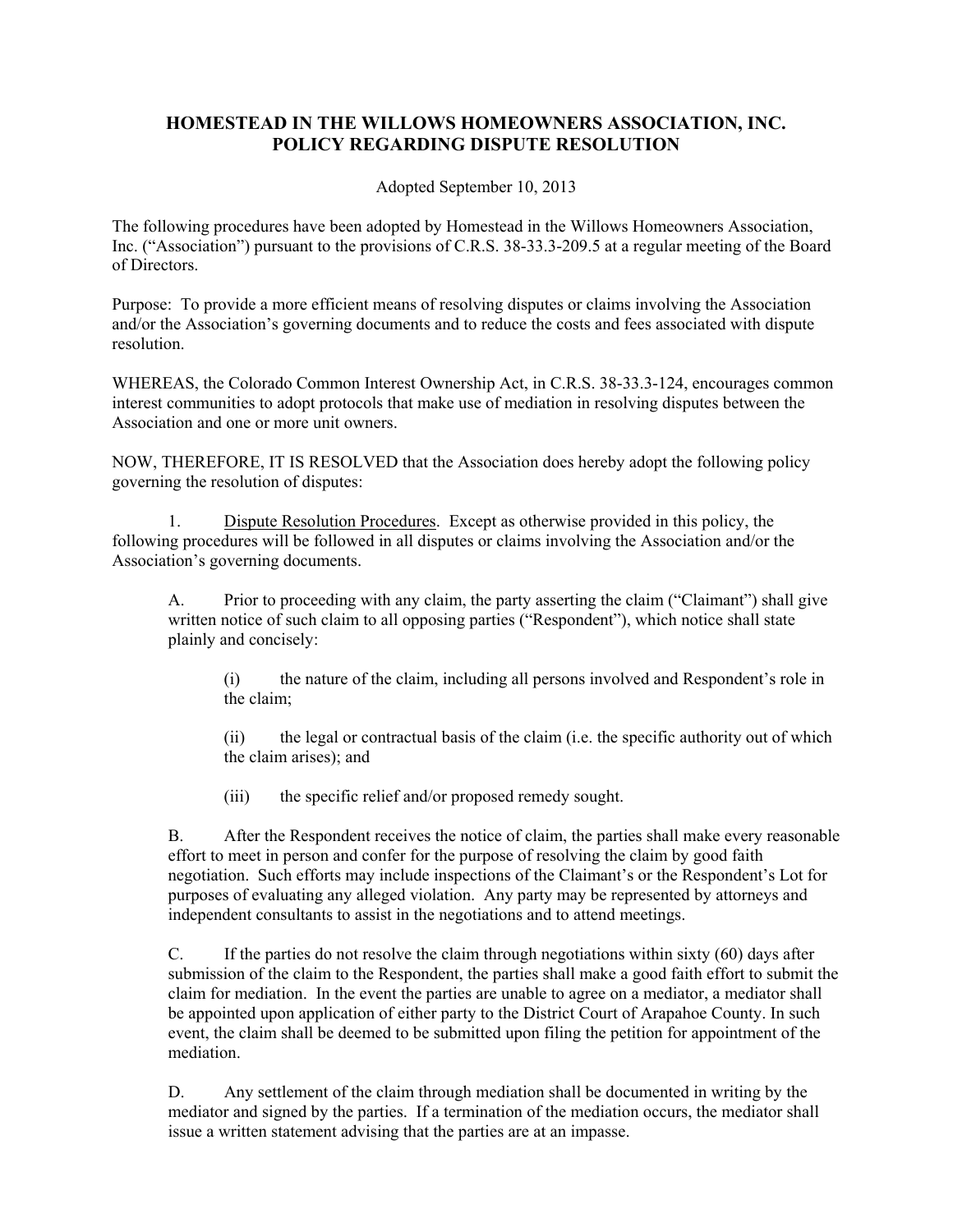E. Unless otherwise agreed, each party shall bear its own costs of the mediation, including attorneys' fees, and each party shall share equally all charges of the mediator.

F. Upon termination of mediation if no resolution is reached, if Claimant desires to pursue the claim, Claimant shall thereafter be entitled to file an action in any court having jurisdiction in Arapahoe County for final resolution of the claim.

G. In any action, the court shall award the substantially prevailing party its reasonable costs and attorneys' fees.

 2. Exclusions. Unless all parties to the actions outlined below otherwise agree, the following disputes or claims shall not be subject to the provisions of this policy:

A. An action by the Association relating to the collection or enforcement of the obligation to pay assessments or other charges set forth in the Association's governing documents; and

B. An action by the Association to obtain a temporary restraining order or preliminary or permanent injunction (or equivalent emergency equitable relief) and such other ancillary relief as the court may deem necessary in order to enjoin any immediate threat to persons or property; and

C. Any action between or among unit owners that does not include the Association as a party, if such action asserts a claim which would constitute a claim for relief independent of the Association's governing documents; and

D. Any action in which any indispensable party is not the Association, its officers, directors, or committee members, or a person subject to the Association's governing documents, or their officers, directors, partners, members, employees and agents; and

E. Any action involving the Association or the Association's governing documents with a claim value that is less than \$7500; and

F. Any action to enforce a settlement agreement made under the provisions of this policy.

 3. Judicial Enforcement. If the parties agree to a resolution of any claim through negotiation or mediation in accordance with this policy, and any party thereafter fails to abide by the terms of such agreement, then any other party may file its action in court to enforce such agreement without the need to again comply with the procedures set forth in this policy. In such event, the party taking action to enforce the agreement shall be entitled to recover from the non-complying party (or if more than one non-complying party, from all such parties as the court may determine) all costs incurred in enforcing such agreement, including without limitation, reasonable attorneys fees and court costs.

4. Statute of Limitations. The Claimant need not follow the procedures set forth above if the Claimant would be prejudiced by the running of or lapse of an applicable statute of limitation or statute of repose. In addition, no claim may be initiated after the date when institution of legal or equitable proceedings based on such claim would be barred by the applicable statute of limitation or statute of repose.

 5. Interaction with Enforcement Policy. It is not the intent of this policy to supersede any of the provisions of the Association's Enforcement Policy. Nor is the intent of this policy to require the